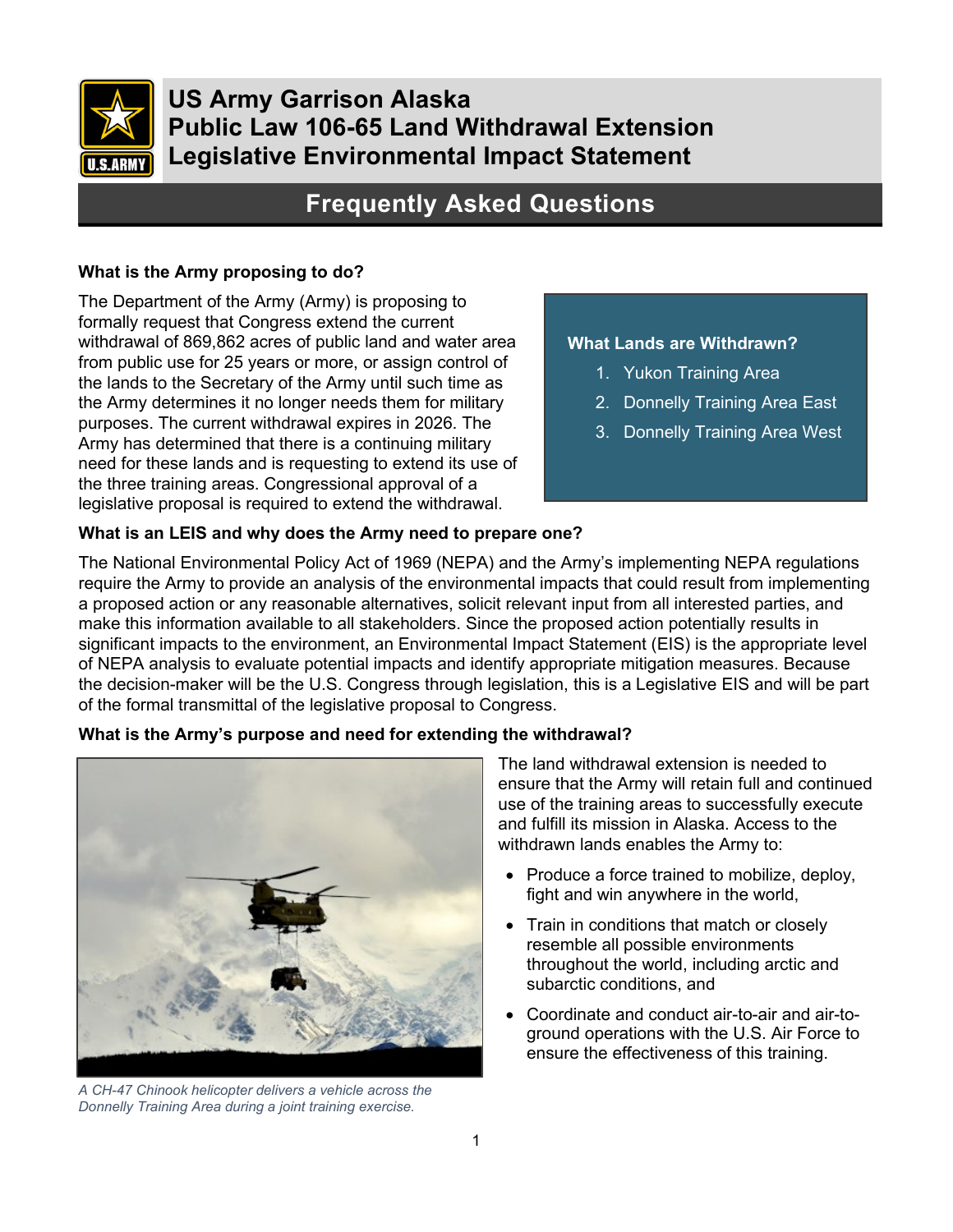## **What alternatives is the Army considering for the lands withdrawal?**

Alternatives to be considered include 1) extending the lands withdrawal for 25 years or more, or assigning control of the lands to the Secretary of the Army, and 2) the No Action alternative, which would return uncontaminated portions of the withdrawn lands to management under the Department of the Interior. Other reasonable alternatives raised during the scoping process that can meet the project purpose and need will be considered for evaluation in the LEIS.

## **What is the schedule for completion of the LEIS and the withdrawal extension?**

The entire LEIS process is expected to take approximately two years. A Draft LEIS will be published in the fall of 2022. In accordance with 40 CFR § 1506.8 a final LEIS is not required for the legislative EIS process. Public comments on the Draft LEIS will be incorporated and submitted as part of the legislative proposal. Opportunities for public participation are described below*.*



## **How can the public get involved?**

After the Notice of Intent is published in the *Federal Register,* a 30-day scoping period will begin for the public to learn about the proposed action and provide comments. The Army will host virtual public scoping meetings during the scoping period and will advertise them in area newspapers. Comments received during the scoping period will help inform and develop the LEIS analysis.

The second opportunity for public comment comes when the Draft LEIS is published. Notices announcing the availability of the Draft LEIS will be published in the *Federal Register* and in local newspapers. An additional set of public meetings will be publicized and, if feasible, held in person. If inperson meetings are not possible due to public health concerns, the meetings will be held in a virtual setting.

## **Will the Army coordinate with other agencies on this project?**

The U.S. Bureau of Land Management (BLM) is a cooperating agency for the LEIS and is actively participating in its development and review. Throughout development of the LEIS, the Army will coordinate with appropriate federal, state, and local agencies, Alaska Native tribes, and other members of the public about the proposed land withdrawal extension.